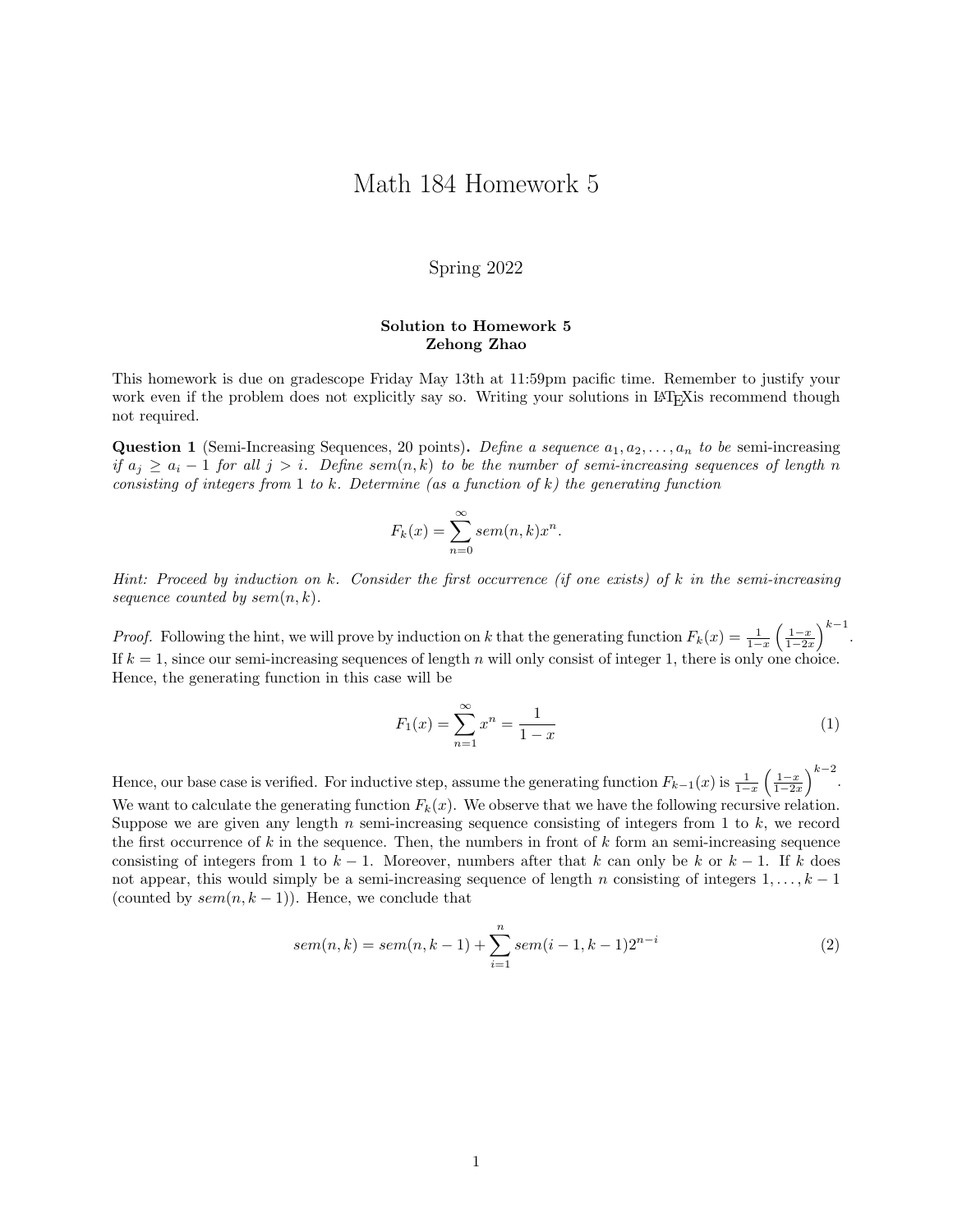Therefore,

$$
F_k(x) = \sum_{n=0}^{\infty} sem(n,k)x^n
$$
\n(3)

$$
= \sum_{n=0}^{\infty} \left( \operatorname{sem}(n,k-1)x^n + \sum_{i=1}^{n} \operatorname{sem}(i-1,k-1)2^{n-i}x^n \right) \tag{4}
$$

$$
= \sum_{n=0}^{\infty} \left( \operatorname{sem}(n,k-1)x^n + \sum_{j=0}^{n-1} \operatorname{sem}(j,k-1)2^{n-j-1}x^n \right) \tag{5}
$$

$$
= F_{k-1}(x) + \sum_{n=0}^{\infty} \sum_{j=0}^{n-1} sem(j, k-1)2^{n-j-1}x^n
$$
\n(6)

Using the product rule for infinite series, the double summation above can be rewritten as

$$
F_{k-1}(x) + \sum_{n=0}^{\infty} \sum_{j=0}^{n-1} sem(j, k-1)2^{n-j-1}x^n = F_{k-1}(x) + \sum_{n=0}^{\infty} x \sum_{j=0}^{n-1} sem(j, k-1)2^{n-1-j}x^{n-1}
$$
(7)

$$
=F_{k-1}(x)+x\left(\sum_{n=0}^{\infty}sem(n,k-1)x^n\right)\left(\sum_{n=1}^{\infty} 2^n x^n\right) \tag{8}
$$

$$
= F_{k-1}(x) \times \left(\frac{x}{1-2x} + 1\right) \tag{9}
$$

$$
=F_{k-1}(x) \times \left(\frac{1-x}{1-2x}\right) \tag{10}
$$

$$
= \frac{1}{1-x} \left(\frac{1-x}{1-2x}\right)^{k-1}
$$
 (inductive hypothesis)

We can also arrive at this conclusion more directly as follows. As observed above a semi-increasing sequence of length n using the numbers  $1, 2, \ldots, k$  is either a semi-increasing sequence using only  $1, 2, \ldots, k-1$ or it is a semi-increasing sequence using the numbers  $1, 2, \ldots, k-1$  followed by an arbitrary sequence of k's and k − 1's that starts with a k. The generating function for the former term is  $F_{k-1}(x)$ . For the latter, we need to count the number of ways to find (A) a semi-increasing sequence using numbers  $1, 2, \ldots, k - 1$ and (B) a sequence using  $k - 1$ 's and k's starting with a k so that the sum of their lengths is equal to n. This is asking for the number of ways to find an object of type A and an object of type B the sum of whose sizes (lengths) equals n. Using the combinatorial interpretation of a product of generating functions, the generating function for this is given by the product of the generating function for objects of type A and the generating function for objects of type B. This is

$$
F_{k-1}(x) \left( \sum_{n=1}^{\infty} 2^{n-1} x^n \right) = F_{k-1}(x) (x/(1-2x)).
$$

Question 2 (Partition Identity, 20 points). Use generating functions to prove that  $p(n) - p(n-1)$  is the number of partitions of n into parts of size bigger than 1.

Proof. Recall that the generating function of integer partition is given by

$$
\sum_{n=0}^{\infty} p(n)x^n = \prod_{k=1}^{\infty} \frac{1}{1-x^k}
$$
\n(11)

This is explained by the product interpretation of generating function and notice that

$$
\prod_{k=1}^{\infty} \frac{1}{1 - x^k} = (1 + x + x^2 + \dots)(1 + x^2 + x^4 + \dots) \dots \tag{12}
$$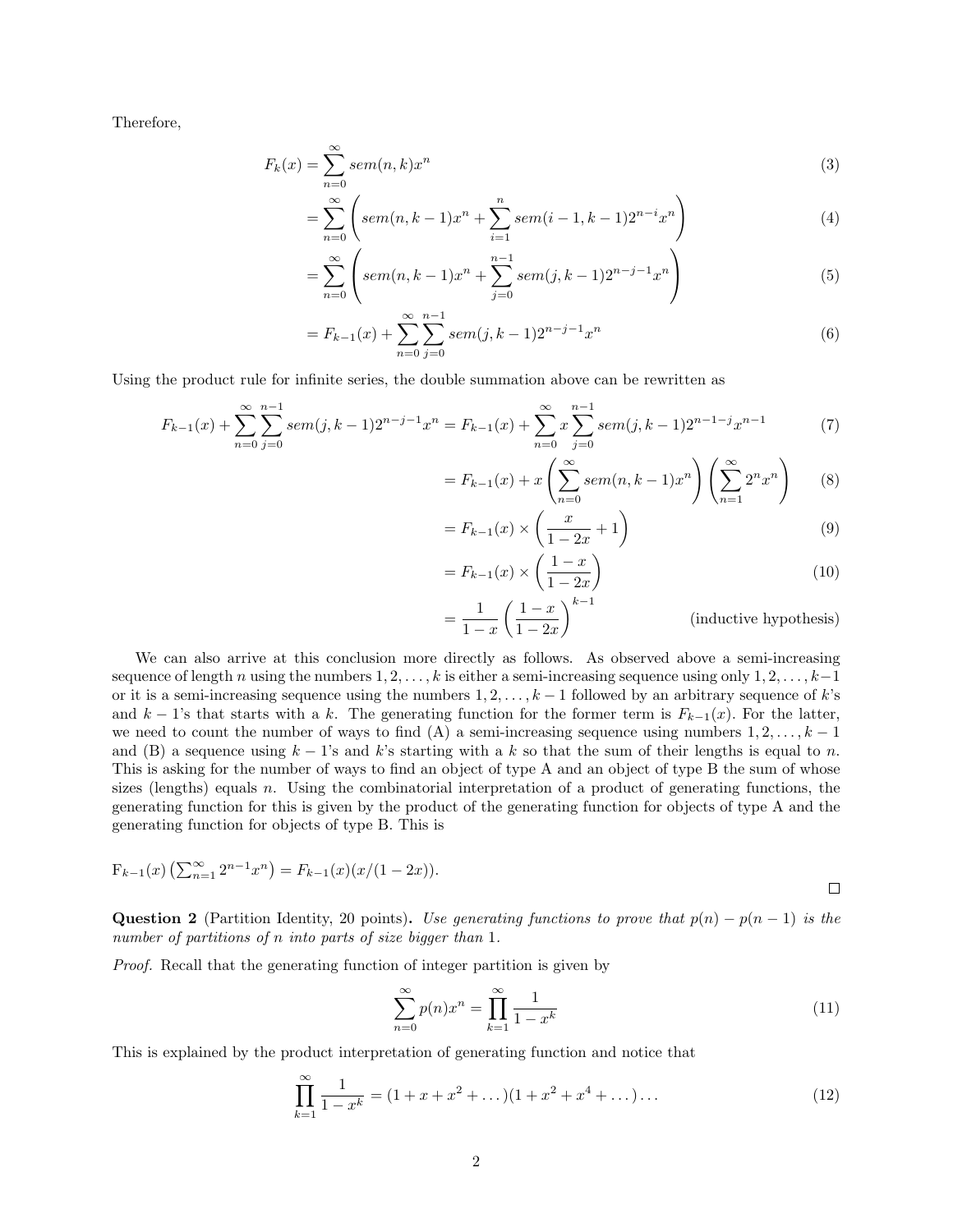Hence, the using the same argument, the generating function for the integer partitions of n into parts of size bigger than 1 is given by

$$
\prod_{k=2}^{\infty} \frac{1}{1-x^k} \tag{13}
$$

But notice that

$$
\prod_{k=2}^{\infty} \frac{1}{1-x^k} = (1-x) \prod_{k=1}^{\infty} \frac{1}{1-x^k}
$$
\n(14)

$$
= (1-x)\sum_{n=0}^{\infty} p(n)x^n
$$
\n(15)

$$
=\sum_{n=0}^{\infty} p(n)x^n - \sum_{n=0}^{\infty} p(n)x^{n+1}
$$
\n(16)

$$
\sum_{n=0}^{\infty} p(n)x^n - \sum_{n=1}^{\infty} p(n-1)x^n
$$
 (relabel)

$$
= \sum_{n=0}^{\infty} [p(n) - p(n-1)]x^n
$$
 (p(-1) = 0)

Hence, it follows from the definition of generating function that the number of partitions of  $n$  into parts of size bigger than 1 is  $p(n) - p(n-1)$ . П

=

=

Question 3 (Triangulations, 20 points). Define a triangulation of a polygon to be a way of drawing line segments between some pairs of its non-adjacent vertices so that

- 1. No two of these line segments cross (except possibly at endpoints).
- 2. These line segments divide the interior of the polygon into triangles.

Prove that the number of triangulations of a convex n-gon is the Catalan number  $C_{n-2}$ . Hint: Show that it satisfies the recurrence relation for the Catalan numbers.

*Proof.* Any polygon has to have at least three edges. Denote the number of triangulation of a n-gon by  $t(n)$ . For a triangle (3-gon) it is clear that there is only one possible triangulation (you don't connect any vertices as all of them are adjacent to each other). Hence,  $t(3) = 1$ . Suppose we have an  $(k + 1)$ -gon. Let we fixed one of the edge. Then, for any vertices not included in that specific edge, we can construct a unique triangle. The construction is illustrated below with the chosen edge and vertex marked by red:



We have two cases, illustrated in above diagram. If we are in the first case, we have split the  $(k+1)$ -gon three area: a triangle, a  $(i + 1)$ -gon (to the right of the triangle), and a  $(k - i)$ -gon, where i is the location of the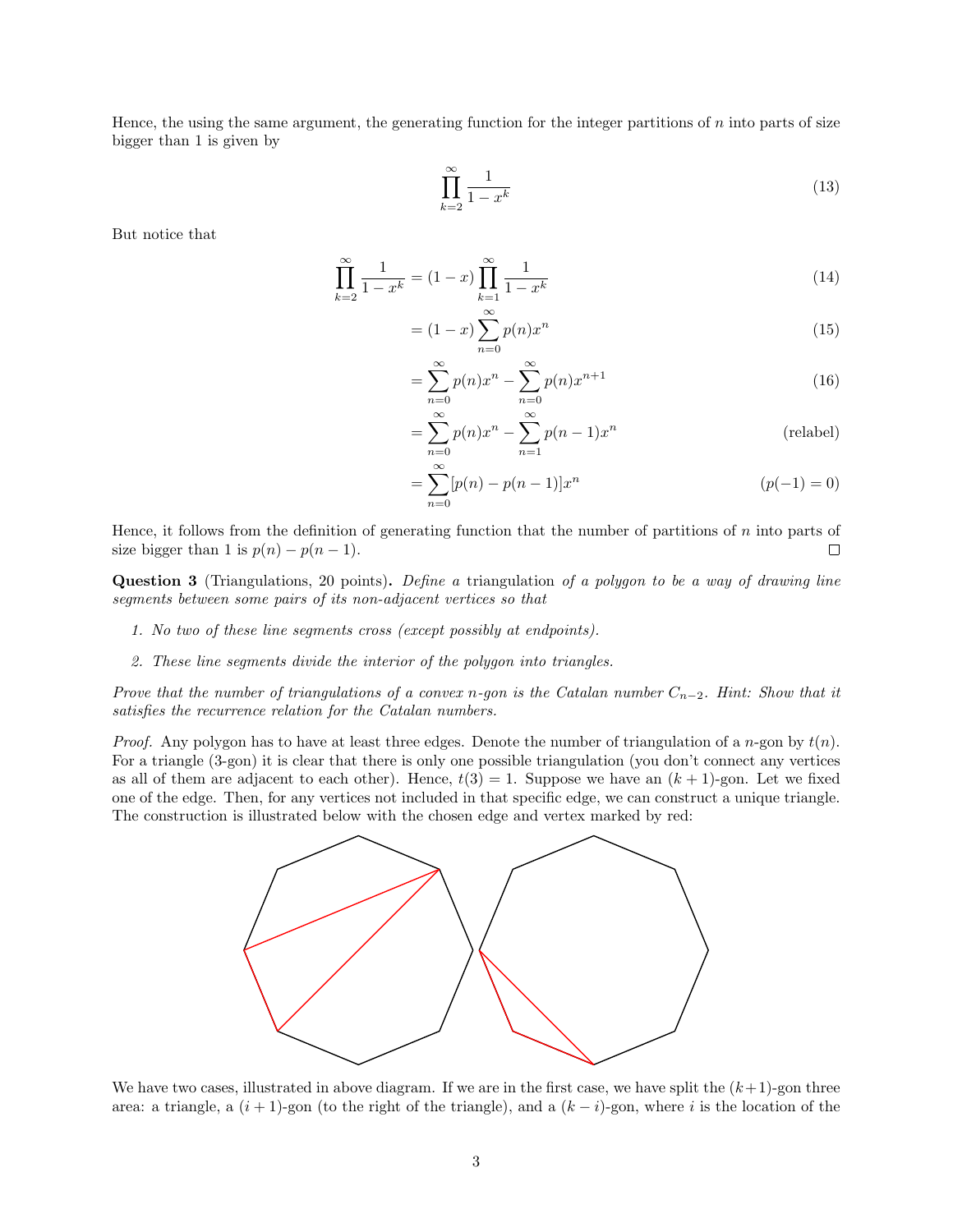chosen vertex. Hence, the total number of triangulation in this configuration can be calculated inductively using the product rule:

$$
# = t(i + 1)t(k - i)
$$
\n(17)

If we are in the second case, the  $(k + 1)$ -gon is splited into 2 area: a triangle and a  $(k - 1)$ -gon. Hence, the number of triangulation in this configuration is

$$
\# = t(k-1) \tag{18}
$$

With our above discussions, we now prove by induction that  $t(n) = C_{n-2}$ . The base case is clear as  $t(3) = 1 = C_1$ . Suppose  $t(i)$  is the Catalan number  $C_{i-2}$  for all  $i < k$ . Then, we observe that by our above discussion

$$
t(k) = t(k-1) + t(k-1) + \sum_{i=3}^{k-2} t(i)t(k+1-i)
$$
\n(19)

$$
= C_0 C_{k-3} + C_{k-3} C_0 + \sum_{i=3}^{k-2} C_{i-2} C_{k-1-i}
$$
\n(20)

$$
= C_0 C_{k-3} + C_{k-3} C_0 + \sum_{j=1}^{k-4} C_j C_{k-3-j}
$$
 (relabel)

$$
=\sum_{i=0}^{k-3} C_i C_{k-3-i}
$$
\n(21)

$$
=C_{k-2}
$$
\n<sup>(22)</sup>

by the recursive definition of Catalan number.

Question 4 (Colored Compositions, 40 points). .

(a) Let  $a_n$  be the number of compositions of n (into any number of parts) in which each part in the composition is colored either red or blue. Give a formula for the generating function

$$
\sum_{n=0}^{\infty} a_n x^n.
$$

[10 points]

*Proof.* Here we are going to use the composition rule for generating functions (Theorem 8.17). Let  $b_n$  be the structure of coloring the elements of an  $n$ -element set by red or blue (to put on the set of intervals) and  $G(x)$  be the generating function:

$$
G(x) = \sum_{n=0}^{\infty} b_n x^n = \sum_{n=1}^{\infty} 2^n x^n = \frac{2x}{1 - 2x}
$$
 (23)

Let  $F(x)$  be the generating function for the trivial structure (count every *n*-element set by 1 as we are not putting any structure within any interval), given by

$$
F(x) = x + x^{2} + \dots = \frac{x}{1 - x}
$$
 (24)

(to use the theorem we need  $a_0 = 0$ ). Hence, the desired generating function is the composition

$$
G(F(x)) = \frac{\frac{x}{1-x}}{1 - \frac{2x}{1-x}} = \frac{2x}{1 - 3x}
$$
\n(25)

(This can also be calculated using theorem 8.13, where the structure  $a_n$  is choose either red or blue, i.e.  $a_n = 2$  for all n.)  $\Box$ 

 $\Box$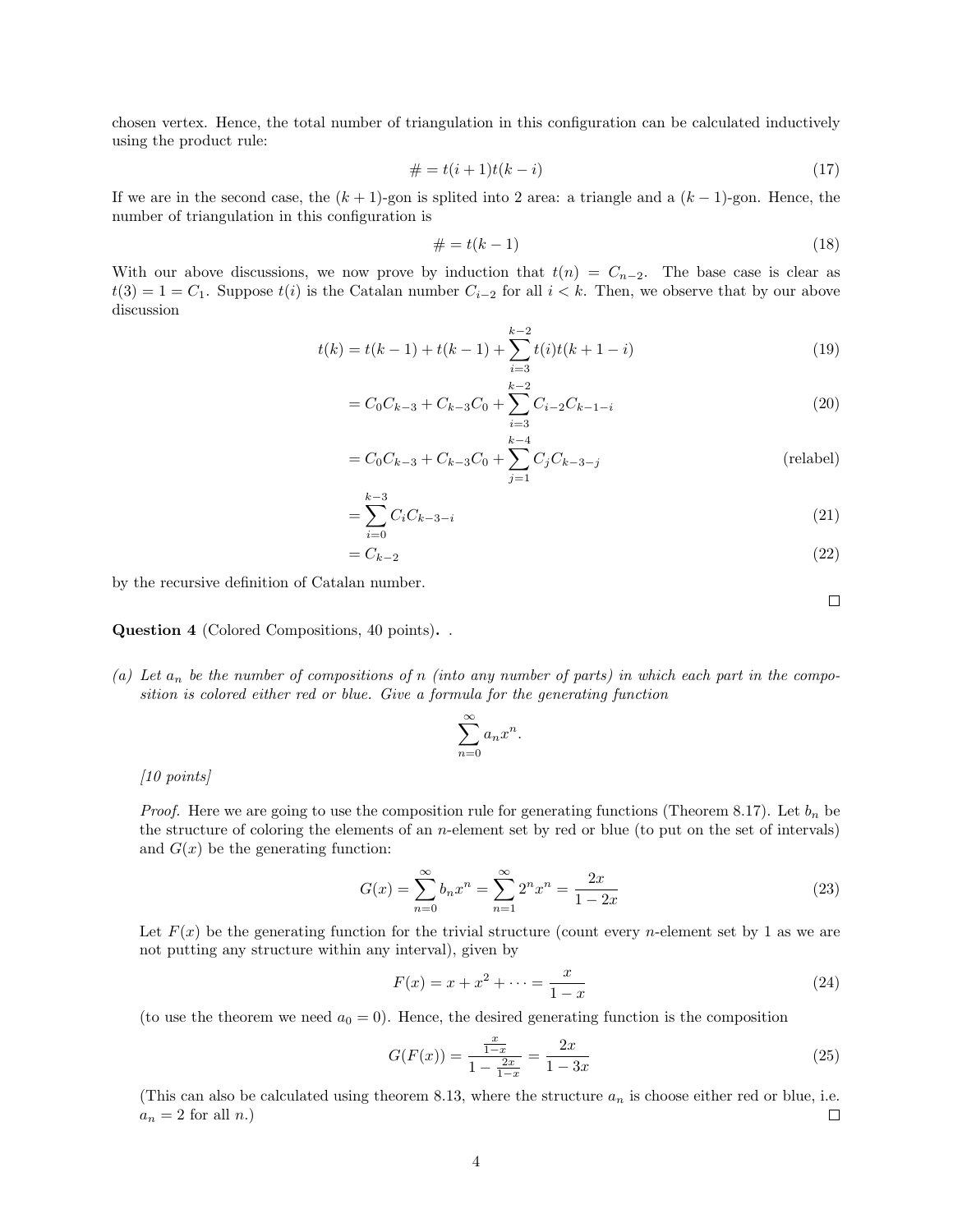(b) Using the above generating function, obtain a formula for  $a_n$ . [10 points]

Proof. Then, we observe that

$$
\frac{2x}{1-3x} = 2x \sum_{n=0}^{\infty} (3x)^n
$$
\n(26)

$$
=\sum_{n=0}^{\infty} 2 \cdot 3^n x^{n+1} \tag{27}
$$

$$
=\sum_{n=1}^{\infty} 2 \cdot 3^{n-1} x^n \tag{28}
$$

Hence, we have

$$
\begin{cases} a_0 = 0 \\ a_n = 2 \cdot 3^{n-1} & n \ge 1 \end{cases}
$$
 (29)

 $\Box$ 

(c) Let  $b_n$  be the number of compositions of n (into any number of parts) in which exactly 2 parts are colored blue. Give a formula for the generating function

$$
\sum_{n=0}^{\infty} b_n x^n.
$$

[10 points]

*Proof.* Let  $b_n$  be the structure we desired (to put on the set of intervals) and  $G(x)$  be the generating function:

$$
G(x) = \sum_{n=0}^{\infty} {n \choose 2} x^n = \sum_{n=0}^{\infty} \frac{x^2}{2} \frac{d^2}{dx^2} (x^n) = \frac{x^2}{2} \frac{d^2}{dx^2} \left( \frac{1}{1-x} \right) = \frac{x^2}{(1-x)^3}
$$
(30)

Let  $F(x)$  be the generating function for the trivial structure (count every *n*-element set by 1 as we are not putting any structure within any interval), given by

$$
F(x) = x + x^{2} + \dots = \frac{x}{1 - x}
$$
\n(31)

(to use the theorem we need  $a_0 = 0$ ). Hence, the desired generating function is the composition

$$
G(F(x)) = \frac{x^2/(1-x)^2}{(1-2x)^3/(1-x)^3} = \frac{x^2(1-x)}{(1-2x)^3}
$$
(32)

 $\Box$ 

(d) Using the above generating function, obtain a formula for  $b_n$ . [10 points]

Proof. We know that

$$
\frac{8}{(1-2x)^3} = \frac{d^2}{dx^2} \frac{1}{1-2x} \implies \frac{1}{(1-2x)^3} = \frac{1}{8} \sum_{n=0}^{\infty} \frac{d^2}{dx^2} (2x)^n = \frac{1}{8} \sum_{n=2}^{\infty} n(n-1)2^n x^{n-2}
$$
(33)